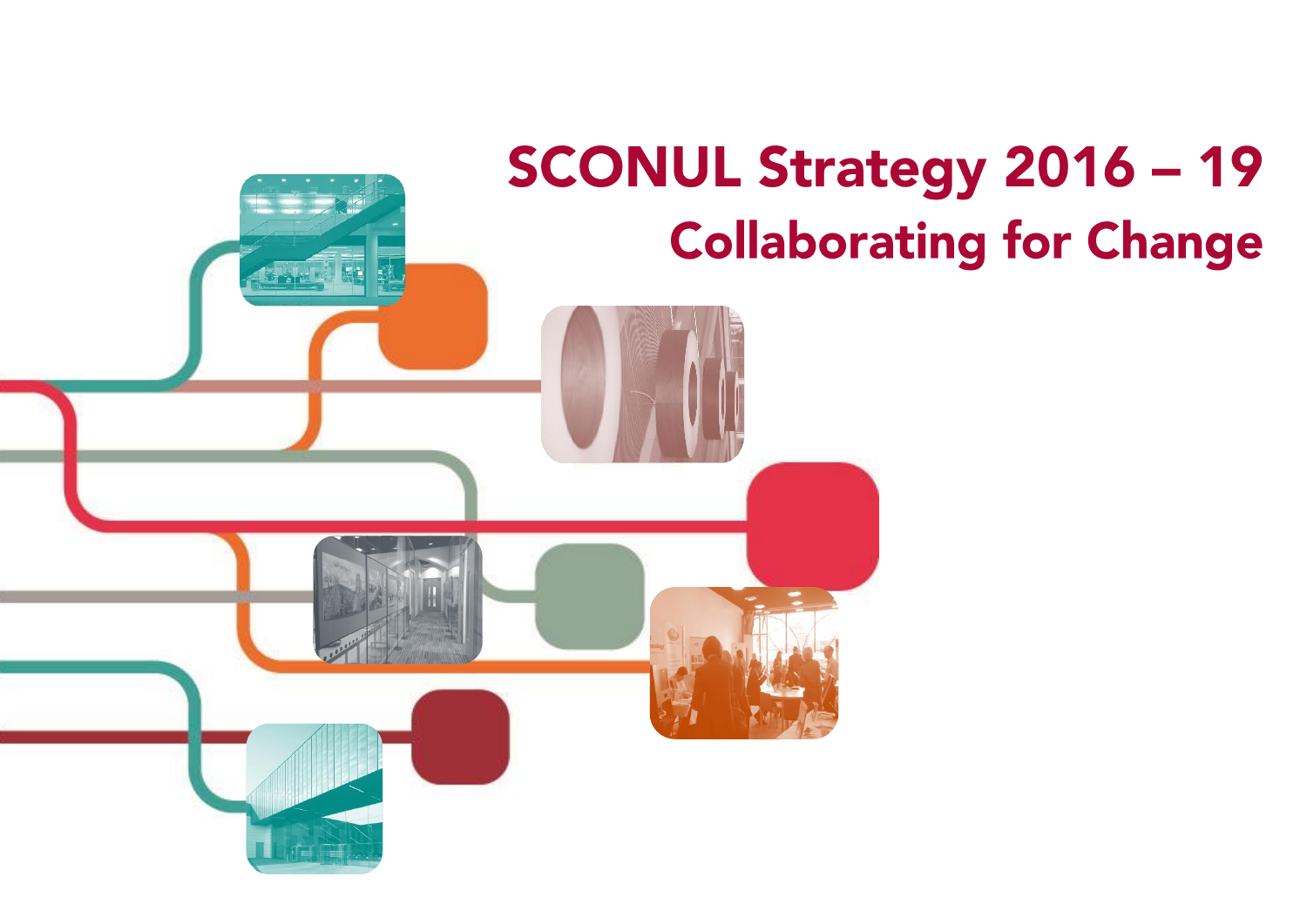# Collaborating for Change

## Liz Jolly, SCONUL Chair and Director of Library and Information Services at Teesside University

SCONUL's core strength is its collaborative approach to the challenges we face. This is true for the development and delivery of shared services; for sharing intelligence and best practice; and for putting forward our collective view on the policy changes, project and programmes that members require. It is the fact that the SCONUL membership includes such a wide spectrum of institutions that allows us to speak with authority on the needs and views of our community as a whole. Acting together allows us to learn from each other and to develop a common understanding of the needs of the sector.

SCONUL's Executive Board and members of its four Strategy Groups met together in March 2015 to discuss the development of SCONUL's new strategy, informed by a survey of members which identified the most significant leadership and management issues facing institutions and the library community in general over the coming three years. The main focus of the discussion was three closely inter-related, cross-cutting

themes which underpin many of the individual challenges facing member representatives – leadership support and development; advocacy and demonstrating value; and a clear vision for library services both at institutional and national level.



This work has identified a set of six core projects and programmes, and this document sets out those programmes. This is a three-year strategy, however, it has been drawn up with a much longer-term time frame in mind, with the aim of putting in place the changes required now to support members over the coming decade and beyond.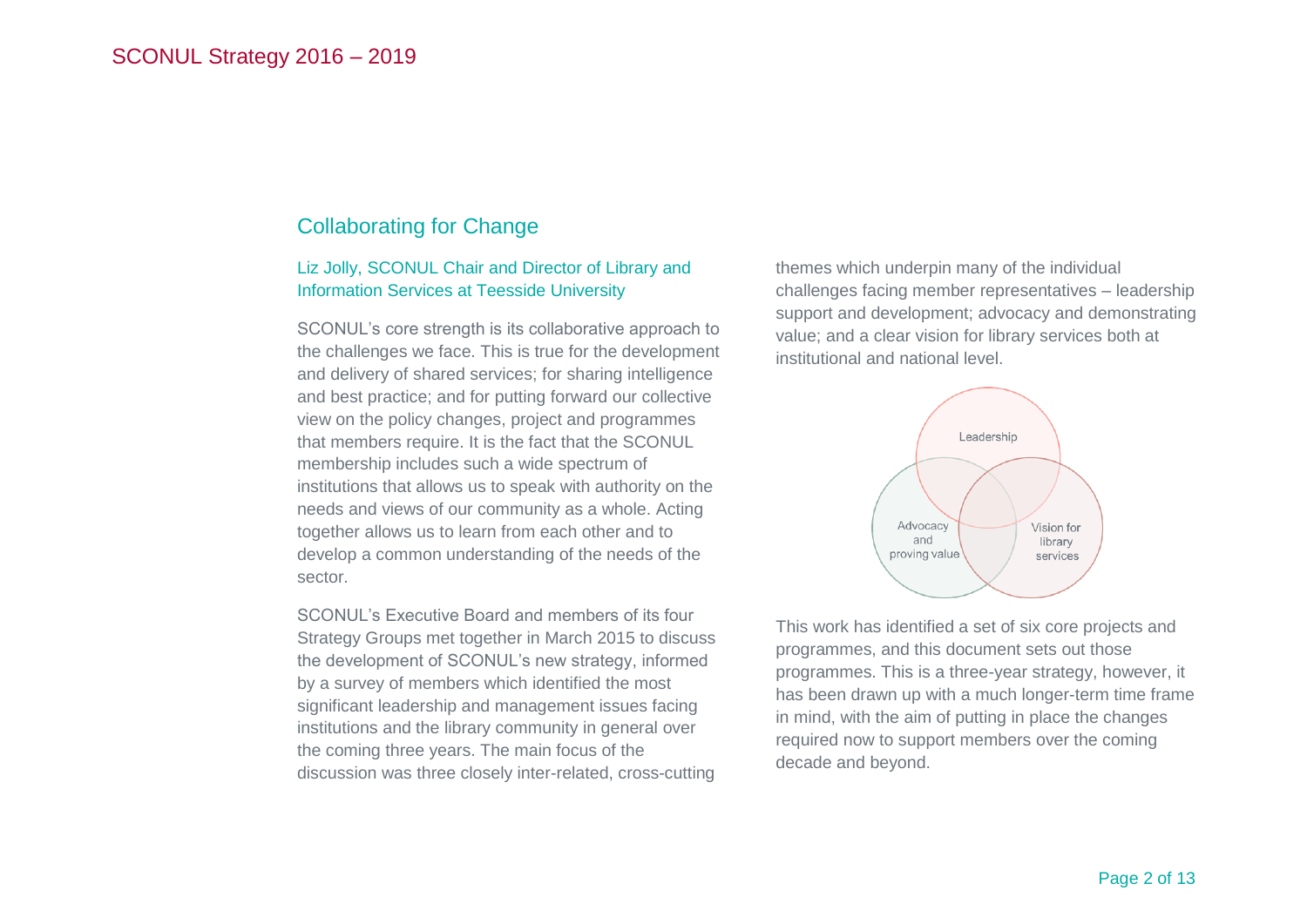The process of transformation of our libraries is an ongoing one, and members see an important role for SCONUL in drawing together intelligence and sharing best practice on service redesign, creating a **vision for the development of the academic library and librarian**.

Our members want to ensure that they are equipped fully to lead through that process of change and we will be developing a **leadership capacity building** programme, and a second programme on **workforce planning** to ensure that member institutions have the staff skills that will be required.

Rethinking the way that we deliver for our users will be vital given that budgetary constraints are likely to remain a very important factor influencing service planning and design. SCONUL will continue to look at how and where shared services might enable member institutions to deploy their resources most effectively. Describing how those above-campus services can be brought together under the rubric of a **national digital library** for UK higher education and being vocal in shaping the debates informing the **cost of content** will be important elements of our **advocacy work**. This will be a strand of the strategy which underpins and support all of the work we do as an organisation.

Of course, we will continue to provide its core services which I know are very highly valued by SCONUL members, including the Access Scheme, the SCONUL statistics, the Library Design Awards and our programme of events.

I look forward to working with the whole SCONUL community to deliver our Strategy for the next three years. I urge all member representatives to consider how and where you are best placed to contribute.



Liz Jolly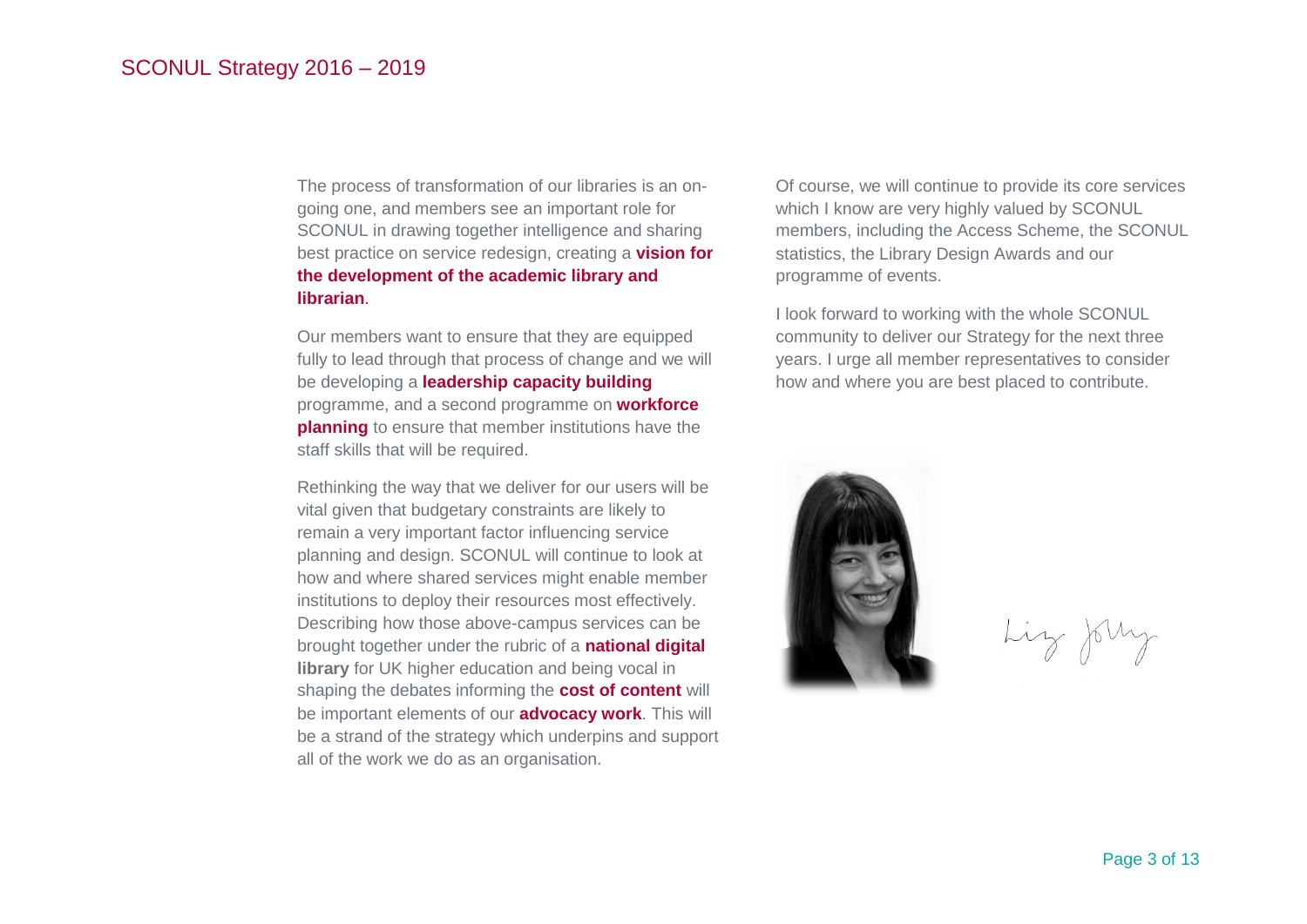# Our mission

SCONUL promotes awareness of the role of academic libraries in supporting research excellence and student achievement and employability. It represents the views and interests of academic libraries to government, regulators and other stakeholders. It helps academic libraries collaborate to deliver services efficiently, including through shared services, and to share knowledge and best practice.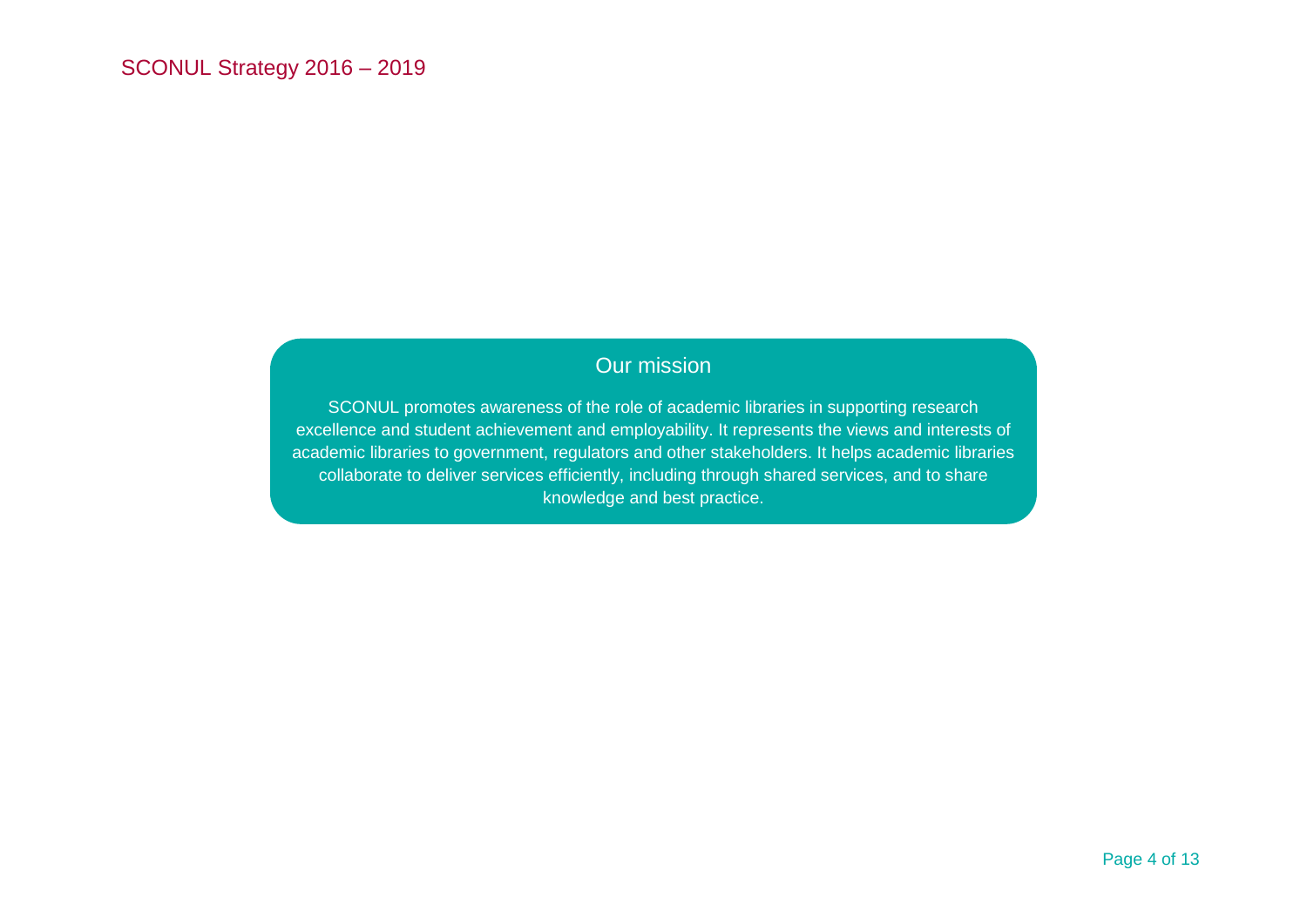# Programmes

## 1. Vision for the development of the academic library and librarian

#### **Scope**

This programme of work aims to explore and shape how the key functions and form of the academic library will be transformed over the next decade, and by implication, describe the modern academic library. This will draw on current work being undertaken internationally. We will describe the skills and attributes library leaders will require to deliver and to support the modern academic library.

Outputs under consideration include a suite of reports looking at different aspects of the library function. Briefing materials aimed at FDs, PVCs and VCs would then be produced from the same source material.

### **Objectives**

The Transformation Strategy Group will support members in planning their own service development, produce an advocacy toolkit for use at institutional level and nationally, and inform the development of shared services and transformational projects in partnership with other bodies.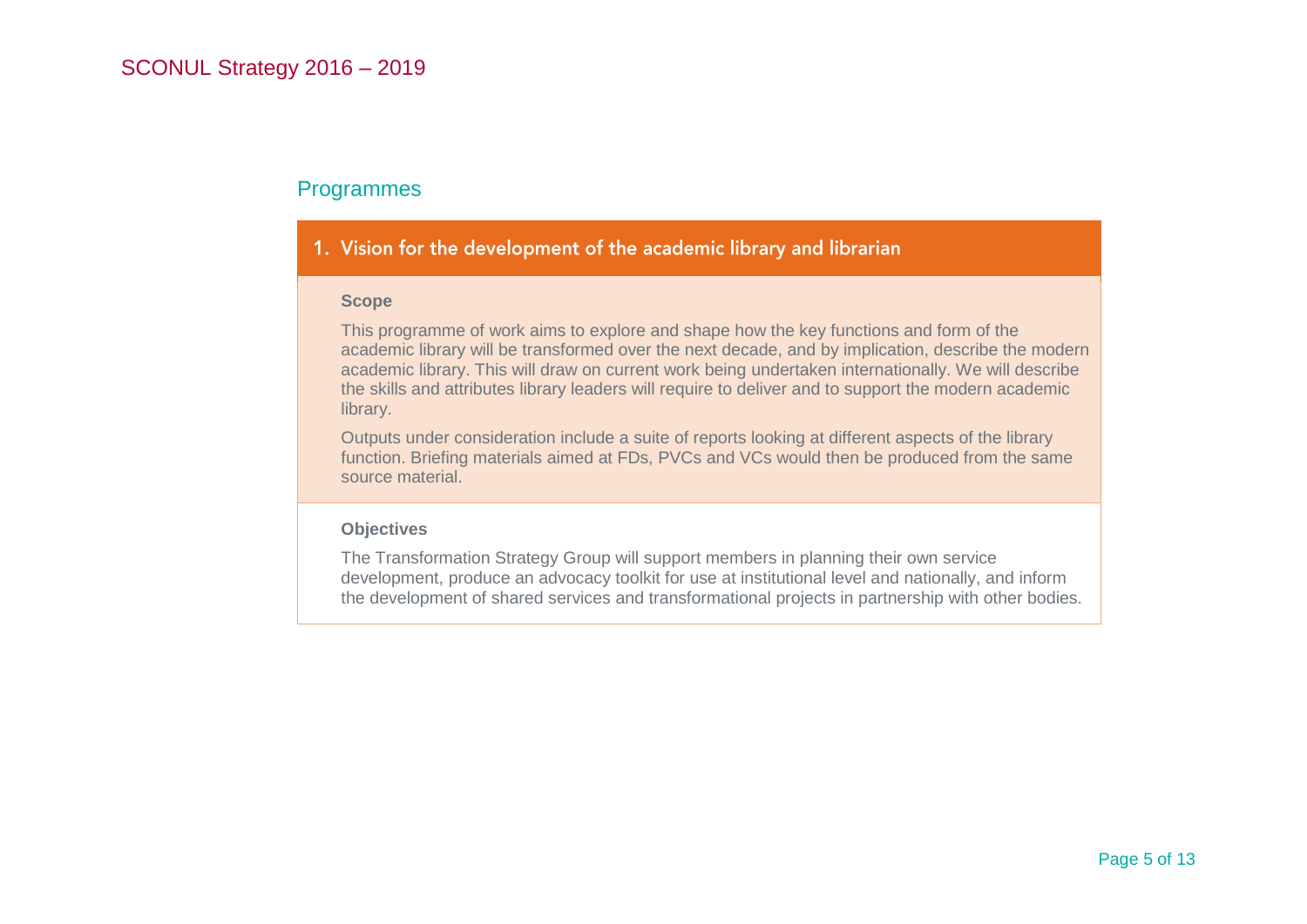## 2. A national digital library for UK Higher Education

### **Scope**

Under this programme, SCONUL will develop a shared vision for the future of above-campus services for the UK HE library sector. The aim is not to produce a blue print or specification for a monolithic service but to produce a vision for the practical development of shared library services. Some initial work has already been undertaken in this area. Initial outputs are likely to be:

- 1. Research into the development of national or regional digital libraries internationally
- 2. A high-level briefing on the concept to be shared with partners, informed by their input.

### **Objectives**

The Collaboration Strategy Group will provide a vision of how above-campus services should develop over the next decade. This is likely to include data and discovery services; content purchasing and timely content delivery. The group will also inform the development of shared services in partnership with other bodies and inform the development of a national vision for individual academic library services.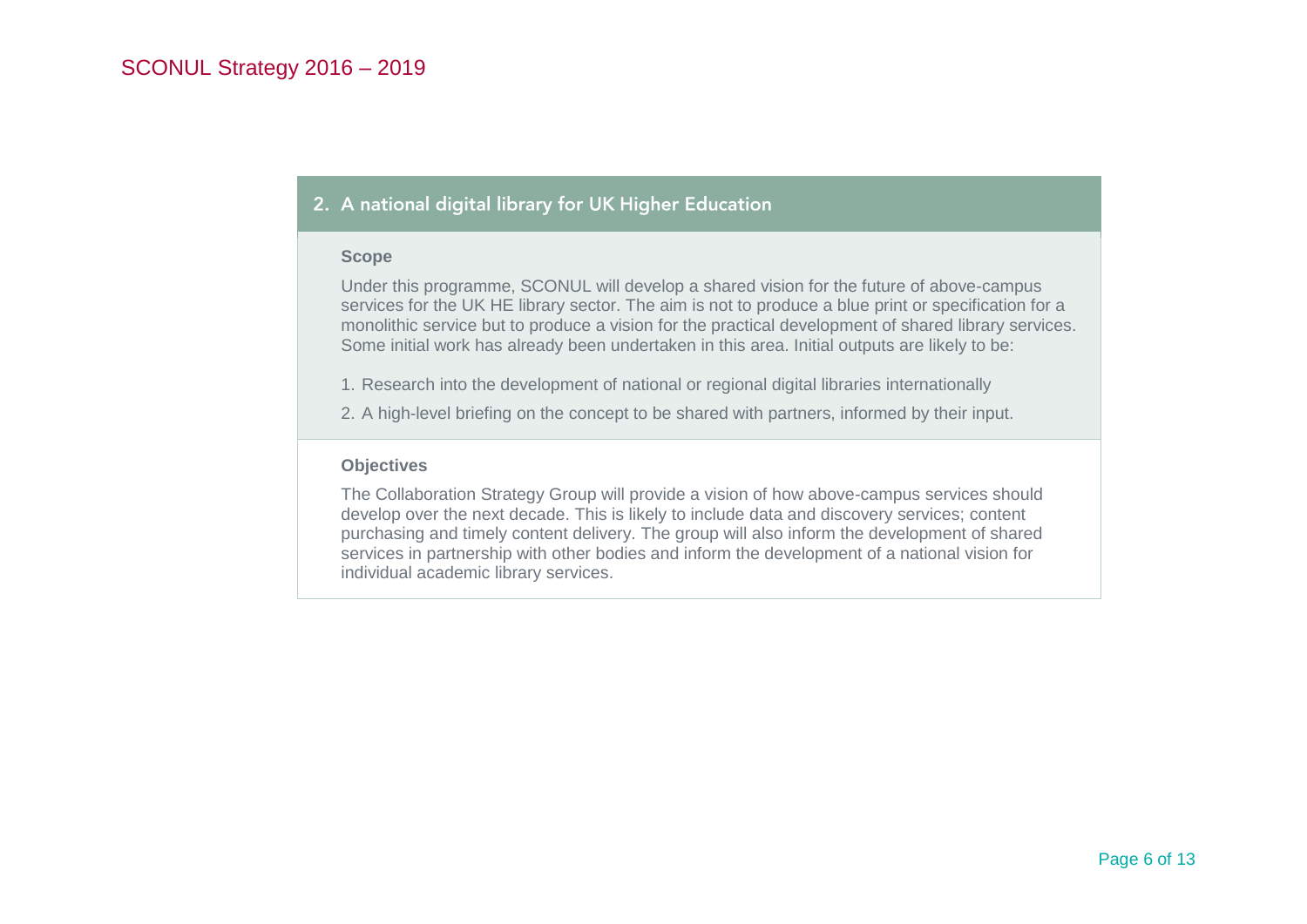# 3. Programme of leadership capacity building across the sector

#### **Scope**

This programme will focus on building collective and individual leadership capacity across the SCONUL membership. This will be a broad-ranging programme with a number of strands, which may include:

- Identifying sources of leadership development training for the next generation of library leaders.
- Providing support for deputy directors groups and new directors groups.
- Setting up a mentoring network for new directors.
- Assessing skills requirements amongst heads of service, particularly in advocacy, benchmarking and value and impact.
- Developing action learning sets in the areas identified above.
- Providing additional mechanisms for the sharing of good practice.

This work will be completed as an 18-month project, beginning in January 2016.

### **Objectives**

A task and finish group on leadership capacity building will work to ensure directors have the skills and attributes they require to deliver and to support the modern academic library. They will set up formal and semi-formal structures for mutual support for directors to share information and expertise, and see ways to contribute to the development of leaders in the academic library sector, providing access to appropriate skills training and capacity building for heads of service and their teams.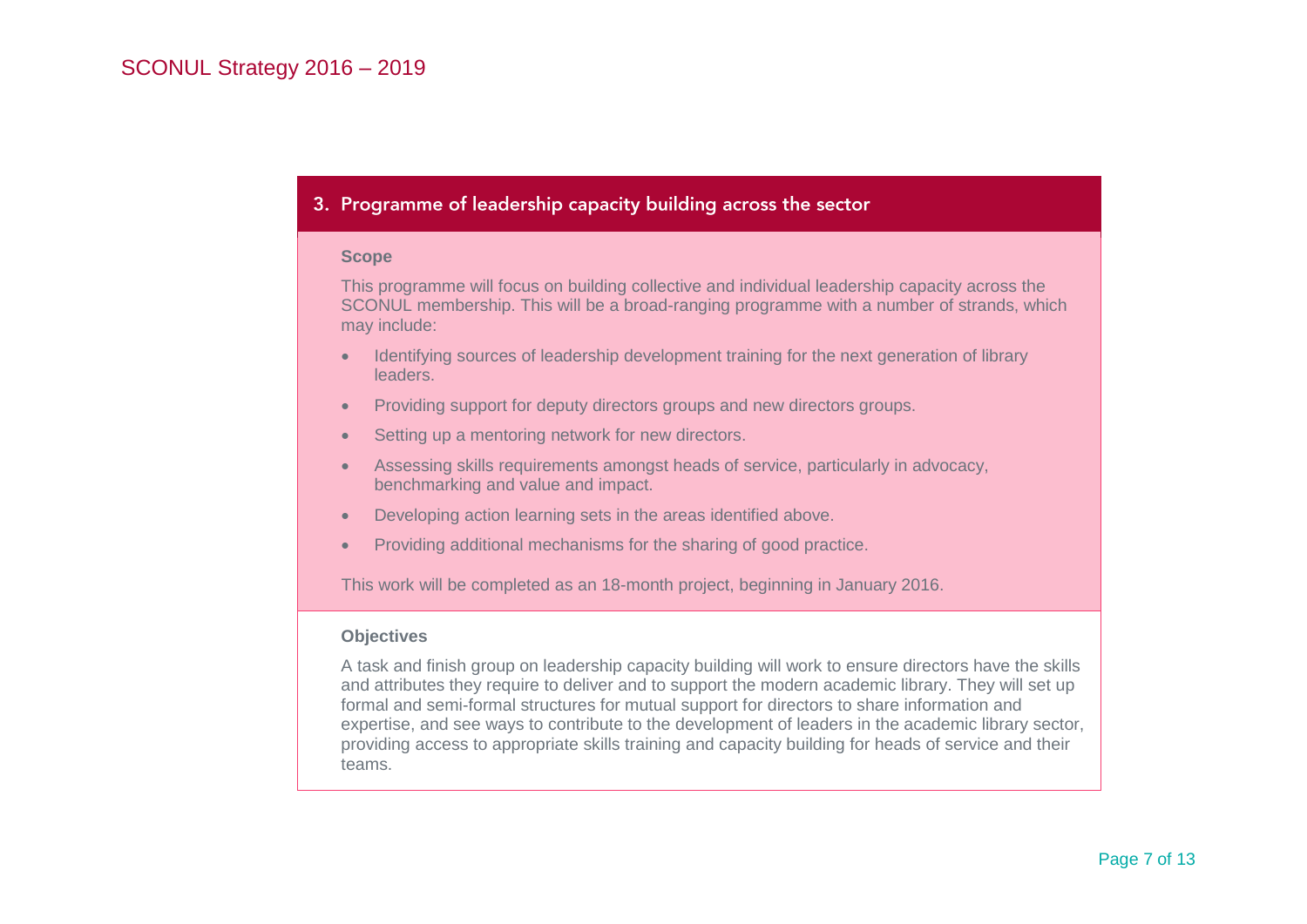# 4. Strategic workforce planning for the sector

#### **Scope**

This programme will identify the future workforce requirements of member libraries. This will be heavily informed by the work above on the future of the academic library, since it will look at the workforce implications of the changes described. Included in this work will be the production of advocacy materials in relation to (a) funding for staff from institutions and (b) library schools and training providers.

This project will start in September 2017.

### **Objectives**

A task and finish group on strategic workforce planning will be set-up to support members in their own workforce planning, produce an advocacy tool for use at institutional level and nationally and to produce an advocacy tool for use with library schools and training providers to specify the needs of libraries as employers.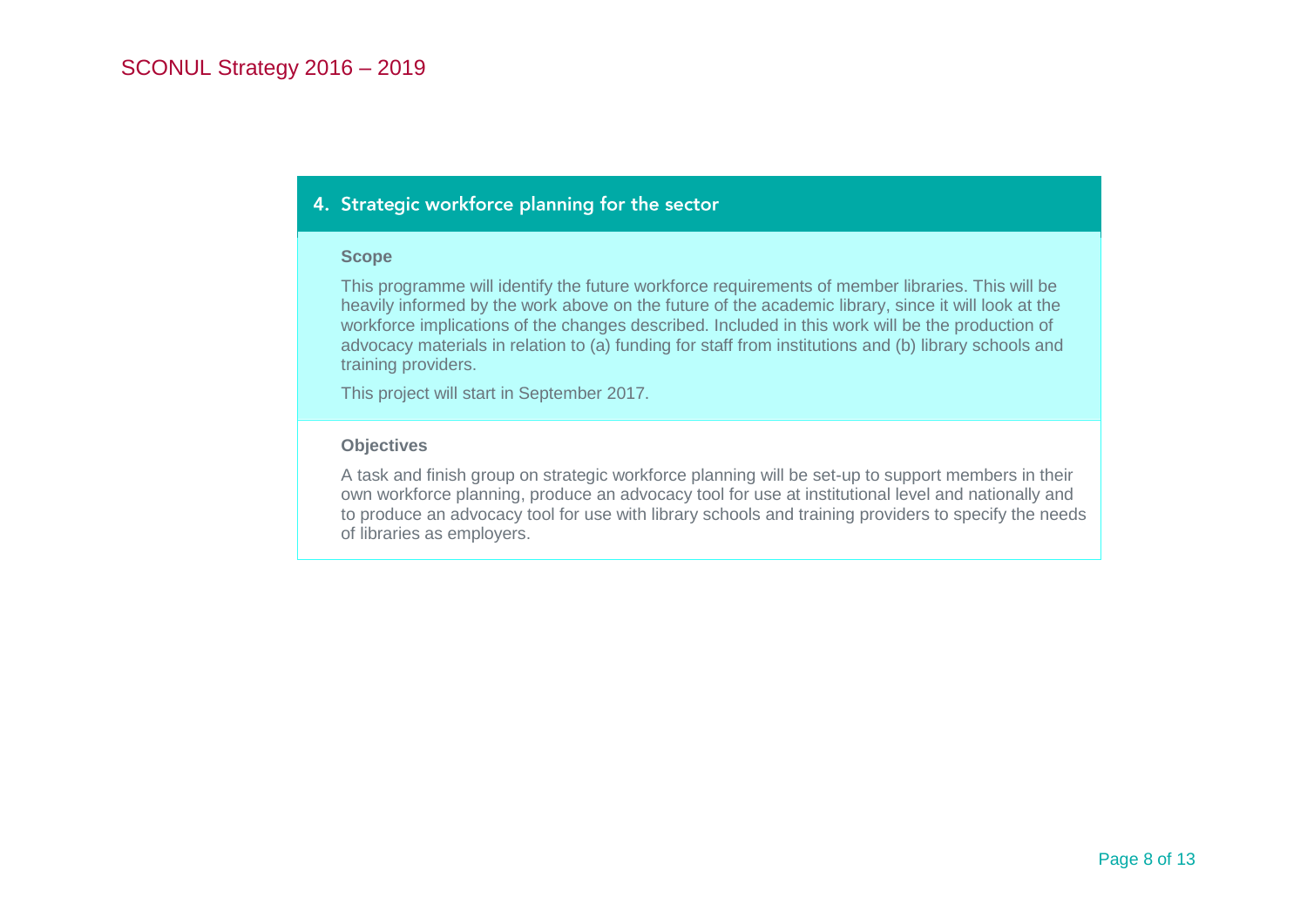## 5. Campaign on the cost of content

#### **Scope**

The aim of this programme is to maximise access to content at the lowest possible cost. The campaign will look beyond the level of individual negotiations with publishers, and will seek the development of a level playing field in negotiating power, particularly in light of open access in the UK and the growing cost of e-books. Potential areas for work include:

- 1. Projections of the cost of content over the coming decade(s)
- 2. Identifying models for purchasing content which are financially sustainable long-term, including evaluation of national licenses
- 3. Identifying calls to action from institutions and academics to deliver the outcomes identified in (2)
- 4. Working with government(s), funding councils, research funders and other partners to agree further system changes to manage the cost of content long-term
- 5. Engaging with international initiatives.

Establishing effective partnerships and collective responsibility for solutions will be critical to success.

### **Objectives**

The Content Strategy Group will work to help shape the future of publisher deals on the cost of journals and the development of the market for e-books, and in license conditions. The group will position the cost of content as a challenge for institutions and governments, as well as for libraries, and inform and educate senior institutional leaders about the cost of content, and to enlist them in activities which will have a positive impact on the scholarly communications market.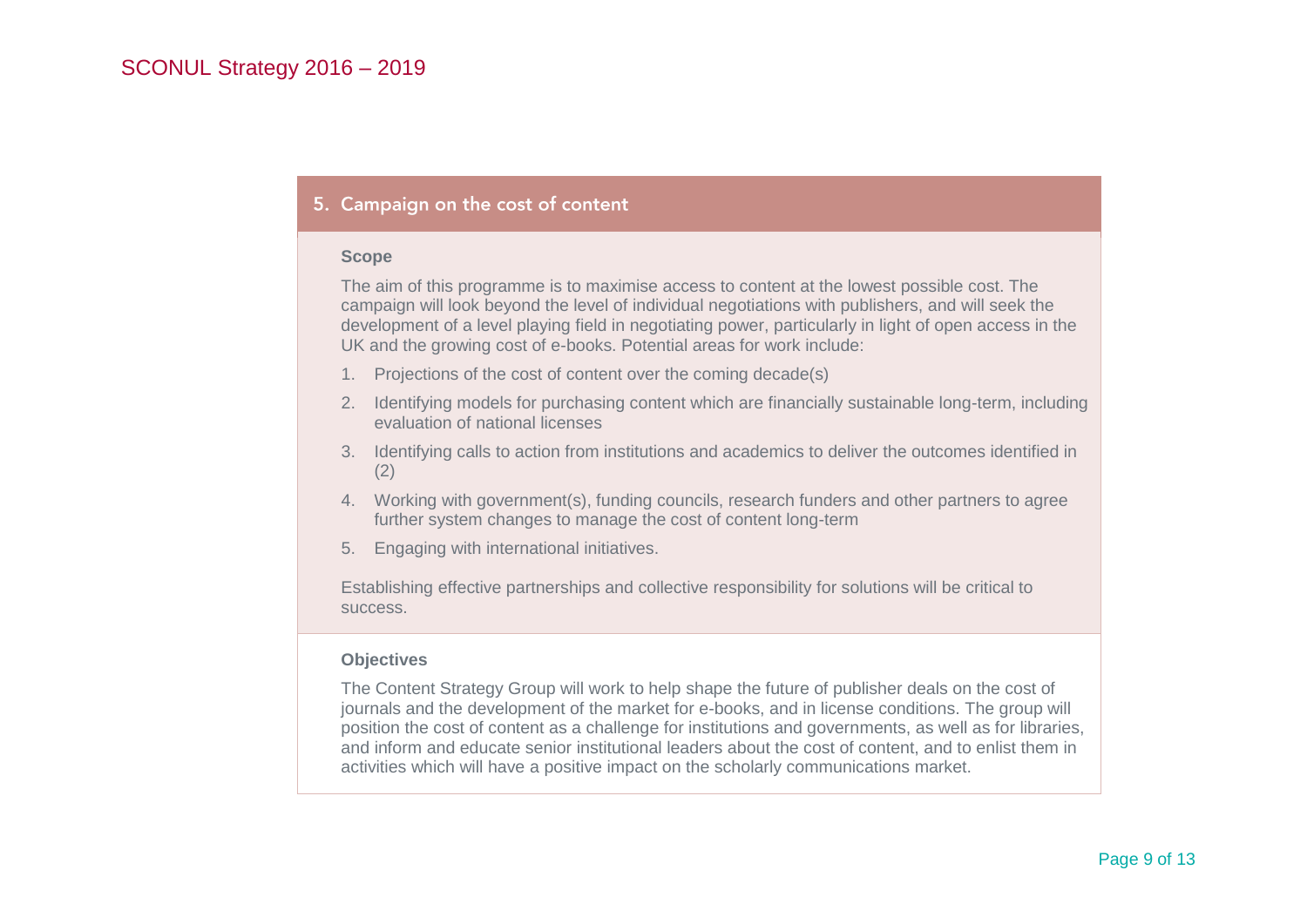### 6. Advocacy programme, based on programmes above

#### **Scope**

Work under this programme will take place across the organisation to deliver a suite of advocacy materials for use by SCONUL and peer organisations nationally, and directors locally, based on the projects and programme above. This will be supported by an active campaign by SCONUL with sector bodies and governments.

### **Objectives**

Though all those involved with delivering the above programmes will have a responsibility in delivering this strand of work, the Communications Advisory Group will work especially to support the organisation in improving understanding of the value of the library's contribution to institutional mission and performance, particularly among VCs, PVCs and FDs. The aim is to improve understanding of the external challenges and opportunities facing academic libraries and librarians among VCs, PVCs and FDs, and position librarians as strategic contributors to institutional missions.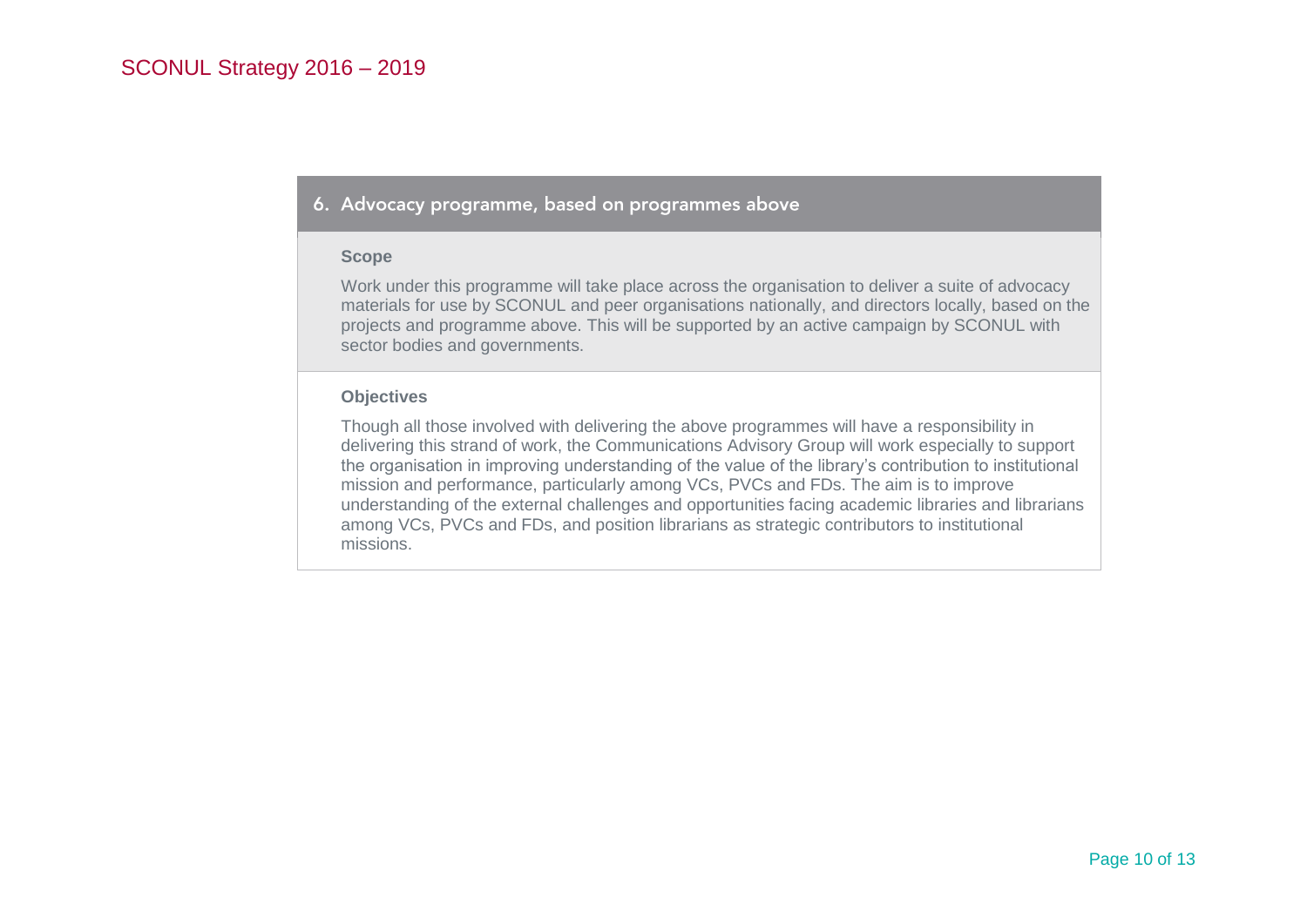# Delivering the strategy

The Strategy Groups will be the driving force in delivering the new strategy and we will retain our existing organisational structure with some minor modifications.

The key functions of the Strategy Groups will remain as follows:

- representing member views across a range of policy and practice working groups and committees, ensuring that the voice of academic libraries is heard
- updating members on significant developments via policy briefings and announcements
- engaging with SCONUL's strategic partners on issues of mutual interest, as well as working with them on specific projects
- commissioning projects and research on behalf of members which will include the majority of the programmes and projects identified above
- responding to government and EU consultations on behalf of members.

A Strategy Group lead for each programme has been identified in the organisation chart at the end of this document.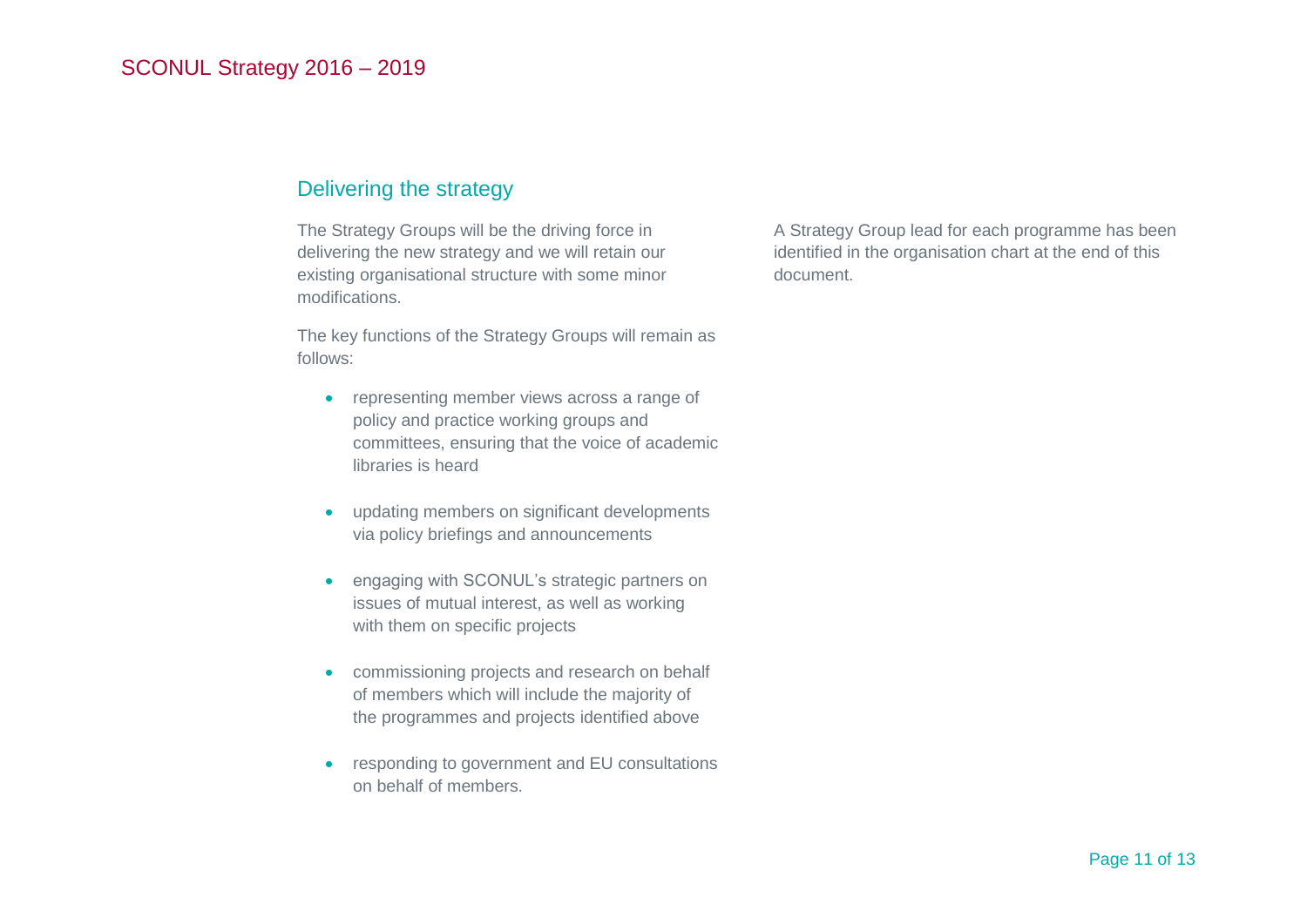# SCONUL's core services

SCONUL remains committed to supporting our members through our established services.

#### The SCONUL statistics

Production of statistics on library activities is a core SCONUL service, allowing members to benchmark against their peers and providing a detailed picture of library activity across in the UK and Ireland. They are used for planning, research and advocacy purposes by a wide range of stakeholders.

### The SCONUL Access Scheme

The Access Scheme is an important enabler for students and researchers at UK universities to pursue their studies and research objectives by allowing access to resources and space. 169 libraries participated in the scheme in 2014, welcoming 45,732 visitors. They loaned 340,036 books to staff, research students, post-graduates, part-time students and distance learning students.

### Events programme

The programme of events organised by SCONUL is widely valued by members and in 2016-19 will focus

more closely on issues-based events. The highlight of the events programme is a two-day residential event in late spring / early summer.

### Information sharing

SCONUL facilitates information sharing between members in a variety of ways, including through our monthly newsletter and our triannual practitioner journal, SCONUL Focus. The Communications Advisory Group will consider the scope and mechanisms for communications over the next year and review our portfolio of communications tools to ensure that it meets members' needs.

### Supporting member consortia

Following a successful pilot in 2014 with the Northern Collaboration in which SCONUL provided some administrative and financial functions, we are now rolling this service of supporting member consortia with some back office functions to a number of other consortia, including the Mercian Collaboration and NoWAL. Support for member consortia is always on a cost-recovery basis.